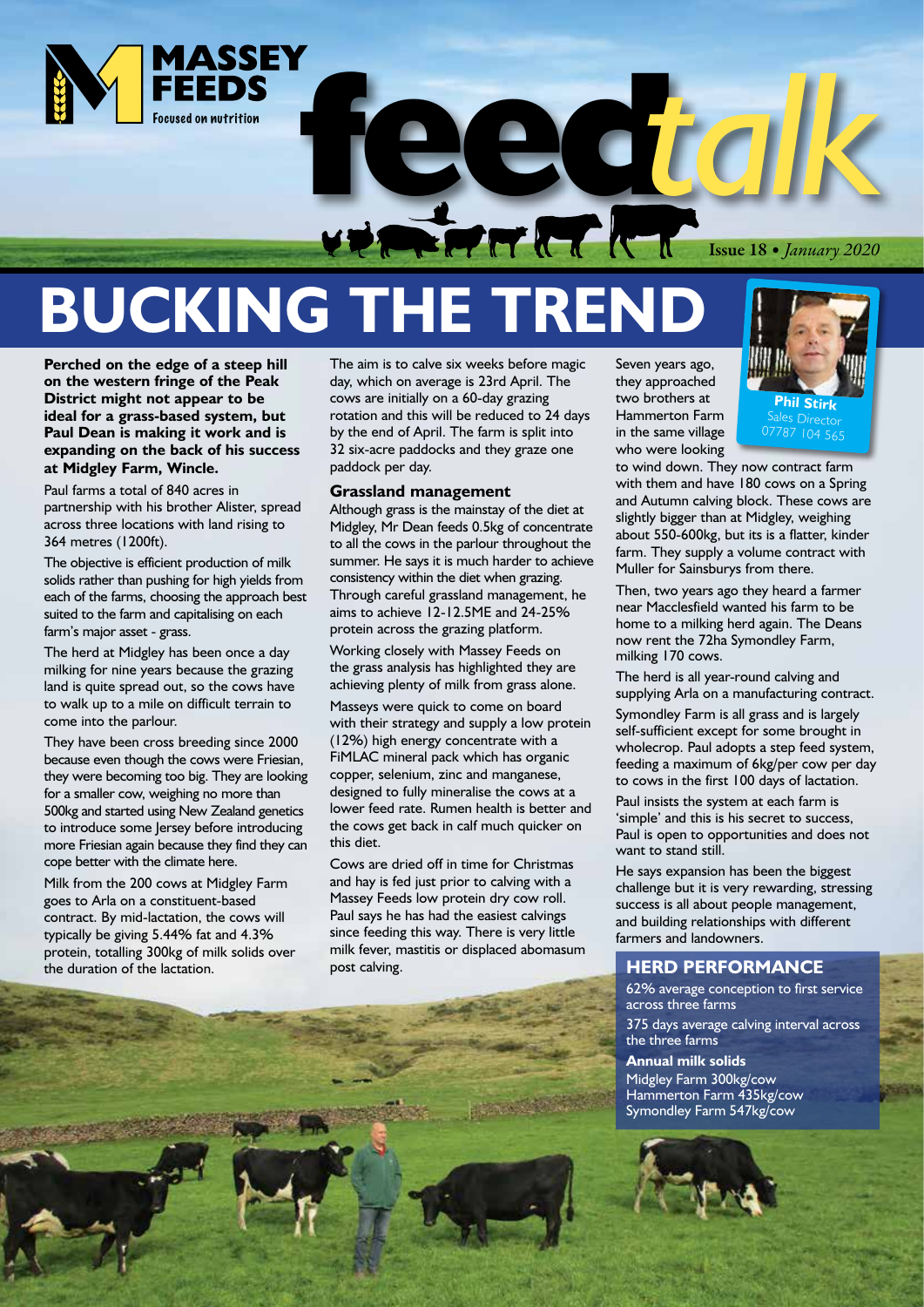# **FARMING THOUGHTS** The skimmed milk market price has Often the main decision to be made is whether

**At the start of the New Year we have the political changes that lie ahead, but as an industry we must prepare ourselves for the challenges that will affect all sectors of agriculture in 2020.** 

Agriculture is facing a long-term challenge as the world population is set to grow by 2.3 billion by 2050. The knock-on effect for this is that food production will be required to rise by 70% by 2050 compared to 2005 levels.

The challenge of feeding a growing population lies in providing a sustainable livelihood for farmers while protecting the environment. This will be a real balancing act as consumer pressure increases.

As a business we are always keen to highlight the strengths of our industry and promote how food is produced. As the main sponsor of the teacher training programme, for the last 5 years, in conjunction with Edge Hill University and Cheshire Agri-Centre at the Cheshire Agricultural Show, we are delighted to see that the Agri-Centre is a finalist in the Secondary Educational Bayer/Leaf Education Awards. Our 'Milk Daisy' educational programme at the Agri-Centre lets children milk the cow and demonstrate what cows eat and drink to produce fresh milk. They also get a free milkshake.

It's a simple but effective way to get our message across, helping children understand how milk is produced.

This year you will see our Sales Teams at the following shows:

- Staffordshire County Show 27th/28th May
- Cheshire County Show -16th/17th June
- The Pig & Poultry Fair 12th/13th May
- UK Dairy Day, Telford 16th September
- The Westmorland Show 10th September
- The Cheshire and Brailsford Ploughing Matches in September and October.

We look forward to seeing you at some of these shows as we work enthusiastically to raise the profile of agriculture throughout 2020. For any enquiries or for a 2020 Massey Feeds Calendar, please contact the office on 01477 536300.

Have a Happy New Year.



### **TIME TO SELECT THE OPTIMUM MILK REPLACER FOR YOUR SYSTEM**

**The skimmed milk market price has been rising considerably over the past few months and is currently around 30% higher than in April 2019. This has resulted in higher calf milk replacer prices, with products containing the highest proportion of skim seeing the greatest increase.**

Prior to this large market change, the industry had seen a significant increase in the use of skim-based calf milk replacers - a trend which often occurs when the whey and skimmed milk market prices are aligned, due to the misconception that whey powder is a lower quality product than skimmed powder. This is certainly not the case; the fact is that different milk replacers suit different systems.

Milk feeding protocols and product selection should be reviewed on a regular basis to ensure calves are receiving the correct nutrition at any given time. However, milk replacer price changes are very often the only time a review is initiated, creating a great opportunity to not only save money, but potentially boost performance at the same time.

Several factors should be considered when selecting the type of milk to feed:

- Feeding system/frequency
- Feeding consistency
- Breed and sex of calf
- Feed rate
- Weaning age
- Disease challenges
- Whole milk price

Whole milk is often very inconsistent quality and lacks the required vitamin and mineral level that calves require. Added to the fact that whole milk left standing prior to feeding accumulates bacteria at an astounding rate, high levels of performance can often be difficult to achieve when feeding whole milk. That said, it is possible to overcome all of these issues with very high levels of management, so whole milk should not be discounted, especially when the milk price is falling. The fact is, however, that feeding a quality milk replacer is still cost effective while farmgate milk price remains above 23ppl.

to use a skim or whey-based milk replacer. When buying from a reputable supplier, both options will provide a high-quality product. Skim based products are often a better option for herds with higher levels of disease challenge or systems that lack consistency i.e. varied feeding times. However, many milk replacers are sold as skim-based when they actually only contain minimal amounts of skimmed milk powder. Research shows that a minimum inclusion level of 25% skimmed milk is required for it to have any nutritional benefit. Whey based milk replacers are often a more suitable option for farmers opting for earlier weaning.

#### **Cost not only consideration**

Both skim and whey based milk replacers have their place, but deciding which product best fits your system requires careful evaluation. With as much as a £500/tonne variation between different milk replacer formulations, it is common to see decisions being made on cost alone. However, the cost of the product should not be the only consideration.

In reality, a reduction of £500/tonne equates to a saving of just £17/calf. A calf fed on the incorrect product, suffering digestive upset and reduced growth rates could easily cost you more than any potential saving. However, a saving of £17/calf is extremely attractive provided performance can be maintained while moving to a lower cost milk replacer.

Choosing the correct milk replacer for your system and improving youngstock performance will allow you to reap the financial benefits.

**Speak to your Massey Feeds representative or our Youngstock Sales Specialist to review your calf rearing system.** 



**Rachael Kenneley** Youngstock Specialist 07824 991641

Sales Director 07787 104 565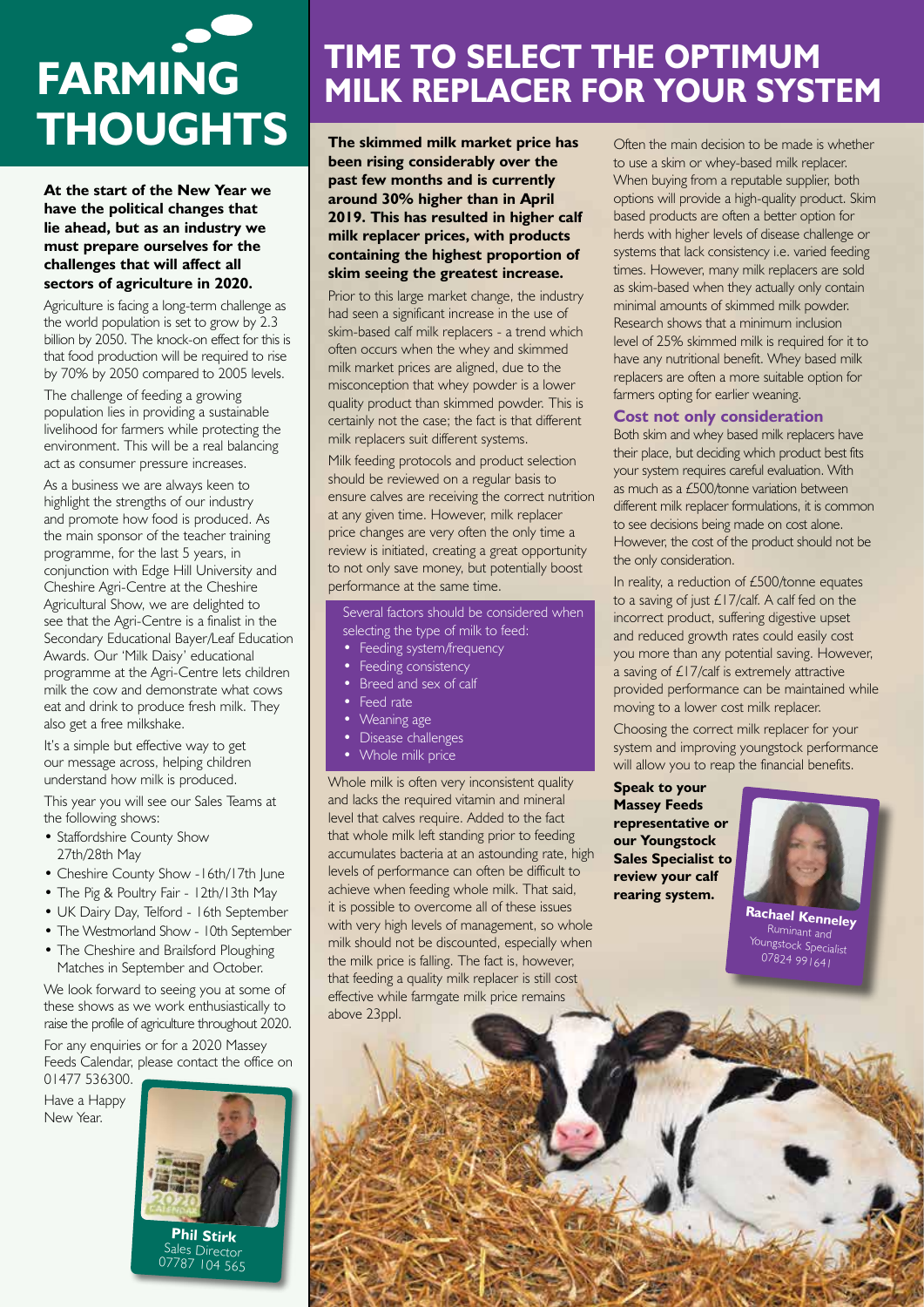### **FOCUS ON EWE NUTRITION IN COUNTDOWN TO LAMBING**

**Lambing time will soon be upon us, so now is the time to make sure your ewes are well-prepared for lambing and can produce healthy, vigorous lambs.** 

Remember, a healthy ewe will produce a plentiful supply of milk with good quality colostrum to aid the lambs' immunity and health. Ewes need to be in good condition with a body condition score of between 2.5 now and 3 at lambing. If not, your thinner sheep will need grouping and feeding accordingly to allow them to gain condition. If they are very thin, check for diseases such as liver fluke and treat appropriately.

Don't forget to get your silage analysed, so you can purchase the correct concentrate to complement it and work out the correct feed rate. Around 70% of lamb growth occurs in the last six weeks of pregnancy so your compound feed rate needs to be increased over this time to supply the ewes' increasing requirements. Start at 0.25kg/day increasing to 1.0kg/day just before lambing. depending on forage quality. If feeding over 0.5kg/day split it into two feeds.

At Massey Feeds we are always looking at how to improve our compounds. This year we have introduced IntelliBond minerals from Trouw Nutrition to enhance the mineral supplement. The unique formulation aids absorption, improves rumen function and increases feed stability.

All our sheep feeds now contain zinc as an IntelliBond along with Zinc Bioplex and Zinc Oxide to further aid better feet, udders and faster lamb growth. Optimum levels of selenium, as selenium selenite and Alkosel, along with good levels of vitamin E and Trouw AO mix are included to ensure good quality colostrum for lamb vigour and immunity. Vitamin B1 is now included to help prevent CCN (Cerebrocortical necrosis) along with cobalt and vitamin B12 to help counteract pine.

**If you want to know more about our quality diets or need your silage analysing, please contact your Massey Feeds Specialist.**



**Paul Drake** Beef and Sheep Commercial Manager 07900 270 233

### **NEW PRODUCTS GET FORAGES PERFORMING**



On paper diets are correct and balanced but the cows, still the best indicator of how good a ration is, just aren't milking as we would like. The truth is, there are a myriad of different reasons for this.

1. The first is that fibre (NDF) levels are very variable with early cuts returning high lignin levels indicating that grass leys didn't stop growing last winter. Low NDF levels combined with high ADF levels will leave the rumen short of hemicellulose, which is vital for the production of glucogenic energy which drives milk production. This will also reduce fibre digestion.

To supply additional glucogenic energy; it will be necessary to add more rapidly fermentable carbohydrates to the diet but this must be done carefully as they run the risk of lowering rumen pH. This will have a further negative impact on fibre digestion and may increase the risk of acidosis.

- 2. I am also seeing a large number of farms having problems with mycotoxins with silages spoiling and going mouldy even though clamp management is good. Mycotoxin binders have worked in some cases but on other farms they haven't helped and the inclusion of an additional clay binder has been required to alleviate the problems.
- 3.We are also seeing a lot of grass silages that have a very high amount of lactic acid. Warning signs of high lactic acid levels include decreased cudding activity with less than 60 chews per cud), reduced daily Dry Matter Intake, diarrhoea and increased laminitis. It can also cause dehydration, liver abscesses and lung infections.

Herds experiencing any of these problems will generally be producing milk with very high butterfat and protein percentages but will be finding cows a couple of litres off the pace.

#### **New products**

Rumen Buffers can help by lifting rumen pH. Carneo Boost actively converts lactic acid into propionic acid and has been shown to reduce lactic acid levels by 19.6%. It also reduces methane making the diet more energy efficient and environmentally friendly.

We are also now suppling pHix-up, a rumen buffer containing three different grades of calcined magnesite which degrade at different rates in the rumen and helps maintain a more favourable rumen pH. for a longer time period than other products. Farms already using

pHix-up have seen a significant increase in butterfat percentage.

**Talk to your Massey Feed Specialist about reviewing your diets as we enter the second part of the winter.**



**Dai Lewis** Technical Commercial Manager 07973 881573